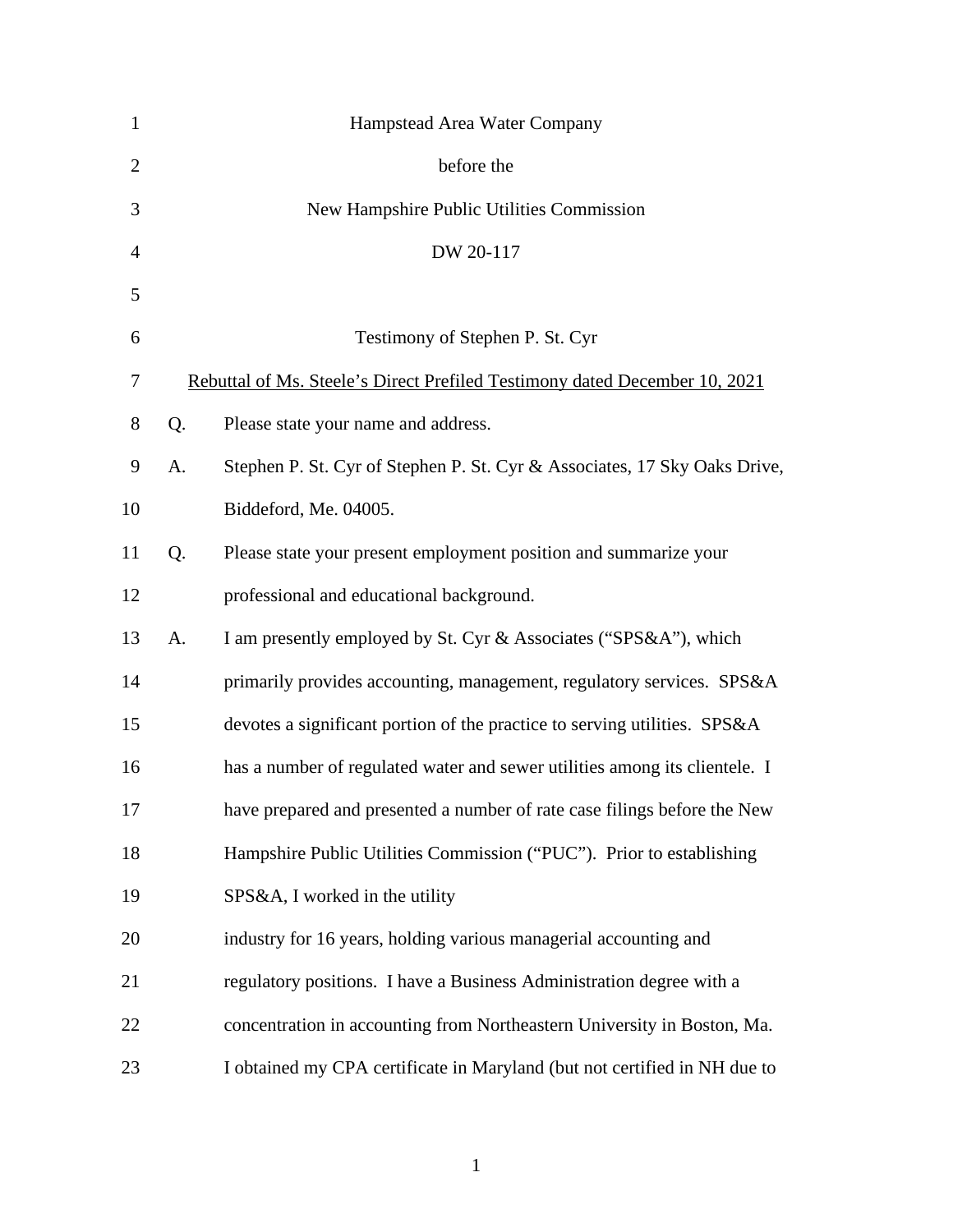- different certificate requirements).
- Q. Is SPS&A presently providing services to Hampstead Area Water Company ("HAWC" or the "Company")?
- A. Yes. SPS&A assists HAWC in its year end closing, preparation of
- financial statement and preparation of NHPUC Annual Report. SPS&A
- assists HAWC in various regulatory filings including expansion of its
- franchise, financing of construction projects and adjusting rates. SPS&A
- has been engaged to prepare the various rate case exhibits, supporting
- schedules and written testimony.
- Q. What is the purpose of your testimony?
- A. The purpose of my testimony is to rebut Ms. Steele's Direct Prefiled
- Testimony dated December 10, 2021.
- Q. Is Ms. Steele a customer of HAWC.
- A. No.
- Q. If Ms. Steele is not a customer of HAWC, how is she impacted by the
- increase in customer rates agreed to by the Settling Parties in the
- Settlement Agreement for Permanent Rates?
- A. She is a Town of Atkinson resident and taxpayer. Her property tax bill is
- impacted by the increase in the Town of Atkinson fire protection rates.
- Q. Is the Town of Atkinson one of the Settling Parties.
- A. Yes.
- Q. Do you know what the impact would be on her property tax bill?
- A. No, but it would have to be minimal.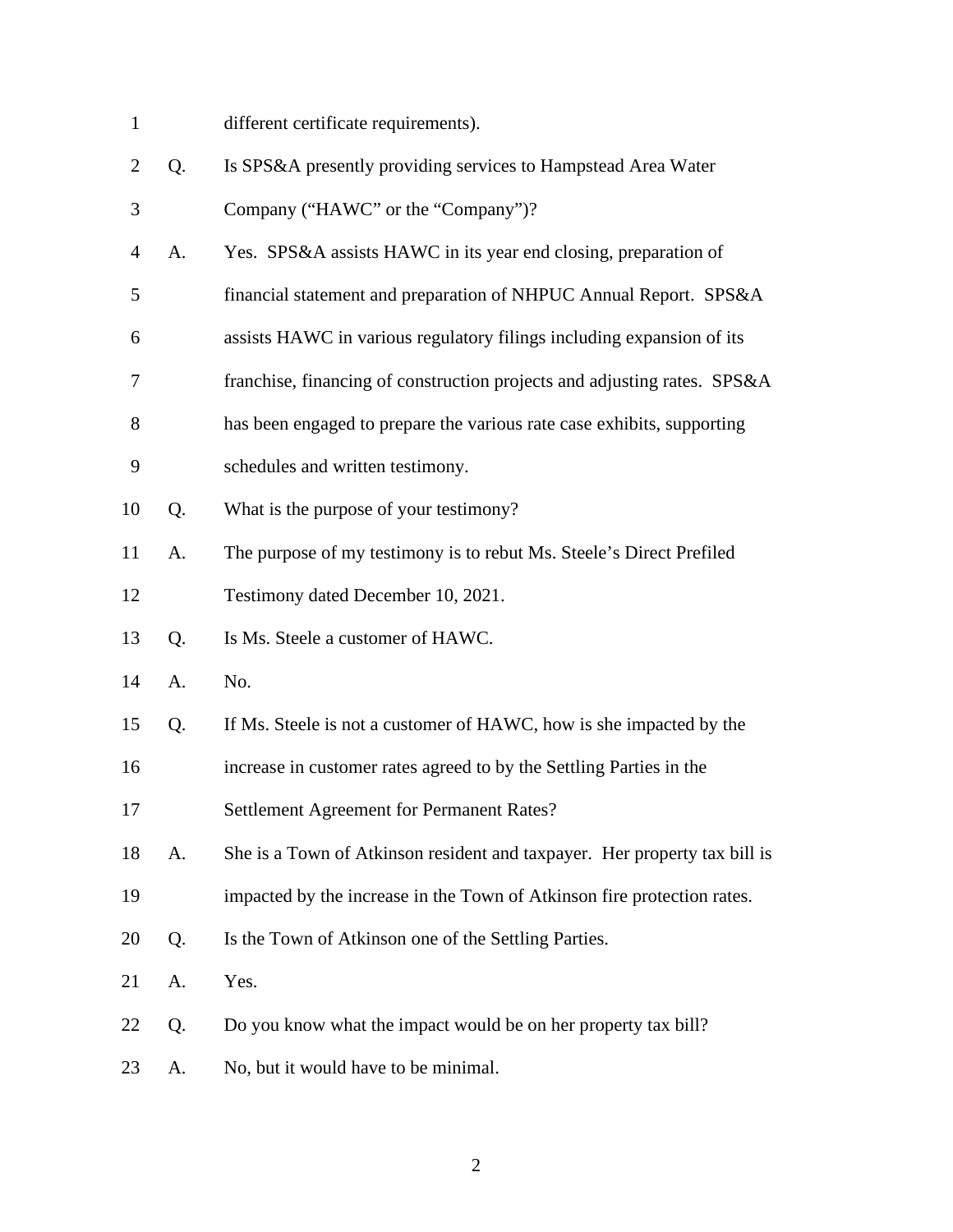| $\mathbf{1}$   | Q. | Are the current fire protection rates supported by a Cost of Service Study? |
|----------------|----|-----------------------------------------------------------------------------|
| $\overline{2}$ | A. | No. None of the current rates are supported by a Cost of Service Study. It  |
| 3              |    | is one of the reasons why HAWC hired a Cost of Service expert, Mr. Fox,     |
| $\overline{4}$ |    | in this proceeding.                                                         |
| 5              | Q. | Does Mr. Fox's Cost of Service Study support the recommended fire           |
| 6              |    | protection rates recommended by the Settling Parties?                       |
| 7              | A. | Yes.                                                                        |
| 8              | Q. | Did the NH Department of Energy also hire a Cost of Service expert?         |
| 9              | A. | Yes, it hired Mr. Solganick.                                                |
| 10             | Q. | Did Mr. Solganick review Mr. Fox's Cost of Service Study?                   |
| 11             | A. | Yes, Mr. Solganick reviewed Mr. Fox's Cost of Service Study. After          |
| 12             |    | some discussion, the two experts were able to agree on the cost of service  |
| 13             |    | basis for all rates including public fire protection.                       |
| 14             | Q. | Did the Settling Parties to the Settlement Agreement for Permanent Rates    |
| 15             |    | agree to the fire protection rates for the Town of Atkinson?                |
| 16             | A. | Yes.                                                                        |
| 17             | Q. | Are there other matters in Ms. Steele's testimony that you would like to    |
| 18             |    | address?                                                                    |
| 19             | A. | There are a few matters.                                                    |
| 20             | Q. | Does HAWC have excess capacity?                                             |
| 21             | A. | No, in past years, HAWC has had to implement a water ban in the             |
| 22             |    | summer. Also, in search for additional capacity, HAWC has drilled a         |
| 23             |    | number of wells that have been unsuccessful.                                |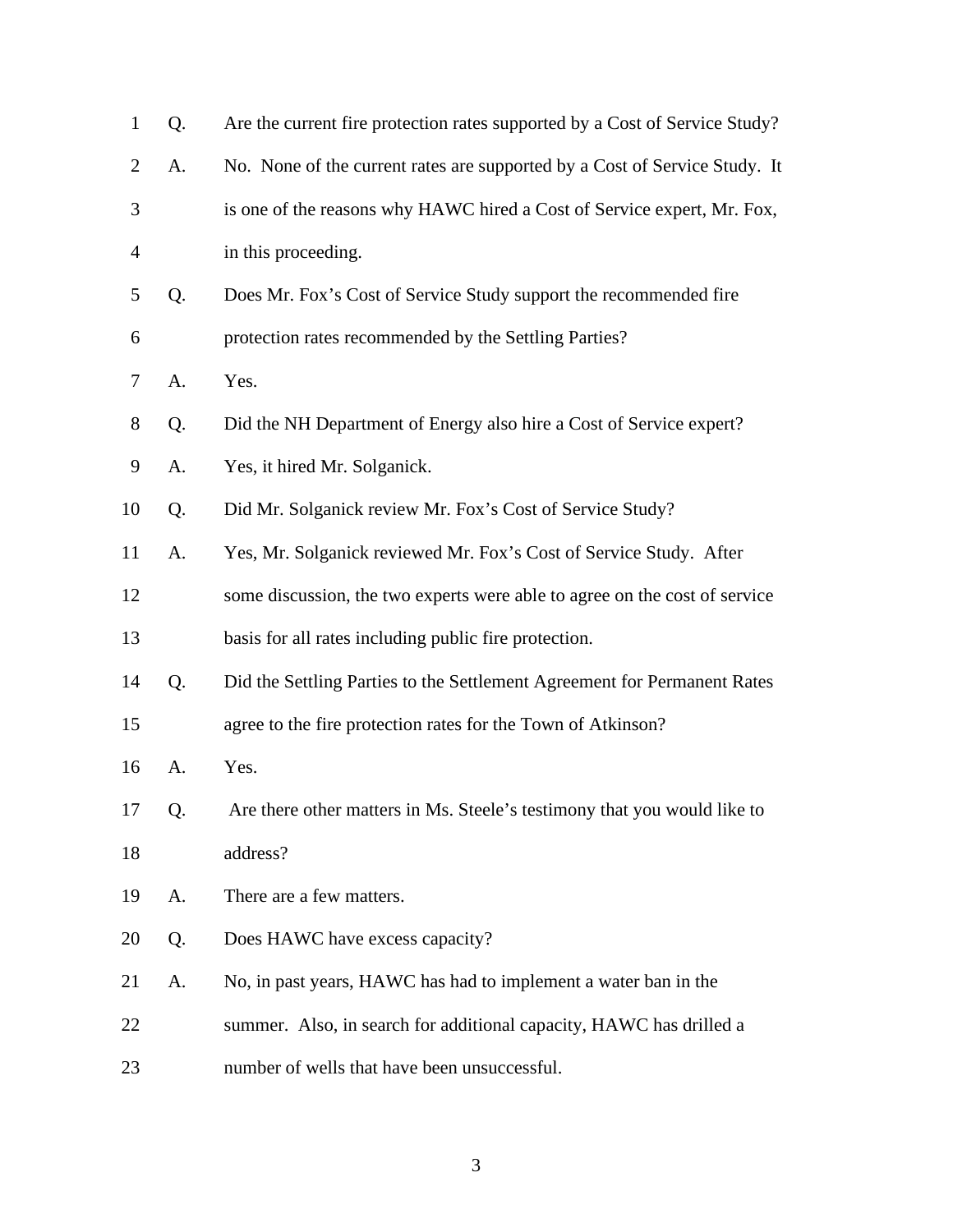| $\mathbf{1}$ | Q. | Is the infrastructure "used and useful" per RSA 378:28?                      |
|--------------|----|------------------------------------------------------------------------------|
| 2            | A  | All of the 2019, 2020 and 2021 plant is completed, in service and use and    |
| 3            |    | useful.                                                                      |
| 4            | Q. | Do the recommended permanent rates cause rate shock?                         |
| 5            | A. | The recommended permanent rates do result in a significant increase in       |
| 6            |    | rates.                                                                       |
| 7            | Q. | What has the Company and the Settling Parties done to attempt to mitigate    |
| 8            |    | the increase in rates?                                                       |
| 9            | A. | The Settling Parties recommend that the Permanent Rates based on 2019        |
| 10           |    | test year expenses and plant investment be effective the date of the PUC     |
| 11           |    | order approving such rates. Please note that permanent rates will be         |
| 12           |    | recouped back to the temporary rate date of June 30, 2021.                   |
| 13           |    | The Settling Parties also agree that the first day of possible effectiveness |
| 14           |    | be December 16, 2022 for Step Adjustment 1 based on non-revenue              |
| 15           |    | producing plant additions through December 31, 2020, and one-time            |
| 16           |    | MSDC capacity fee.                                                           |
| 17           |    | In addition, the Settling Parties also agree that the first day of possible  |
| 18           |    | effectiveness be June 16, 2023 for Step Adjustment 2 based on non-           |
| 19           |    | revenue producing plant additions through December 31, 2021.                 |
| 20           |    | Finally, the Company shareholder will make a contribution to the             |
| 21           |    | Company representing one half of the increase for the first year public fire |
| 22           |    | protection, resulting in Town of Atkinson (and Hampstead) only paying        |
| 23           |    | one of the increase in year one.                                             |